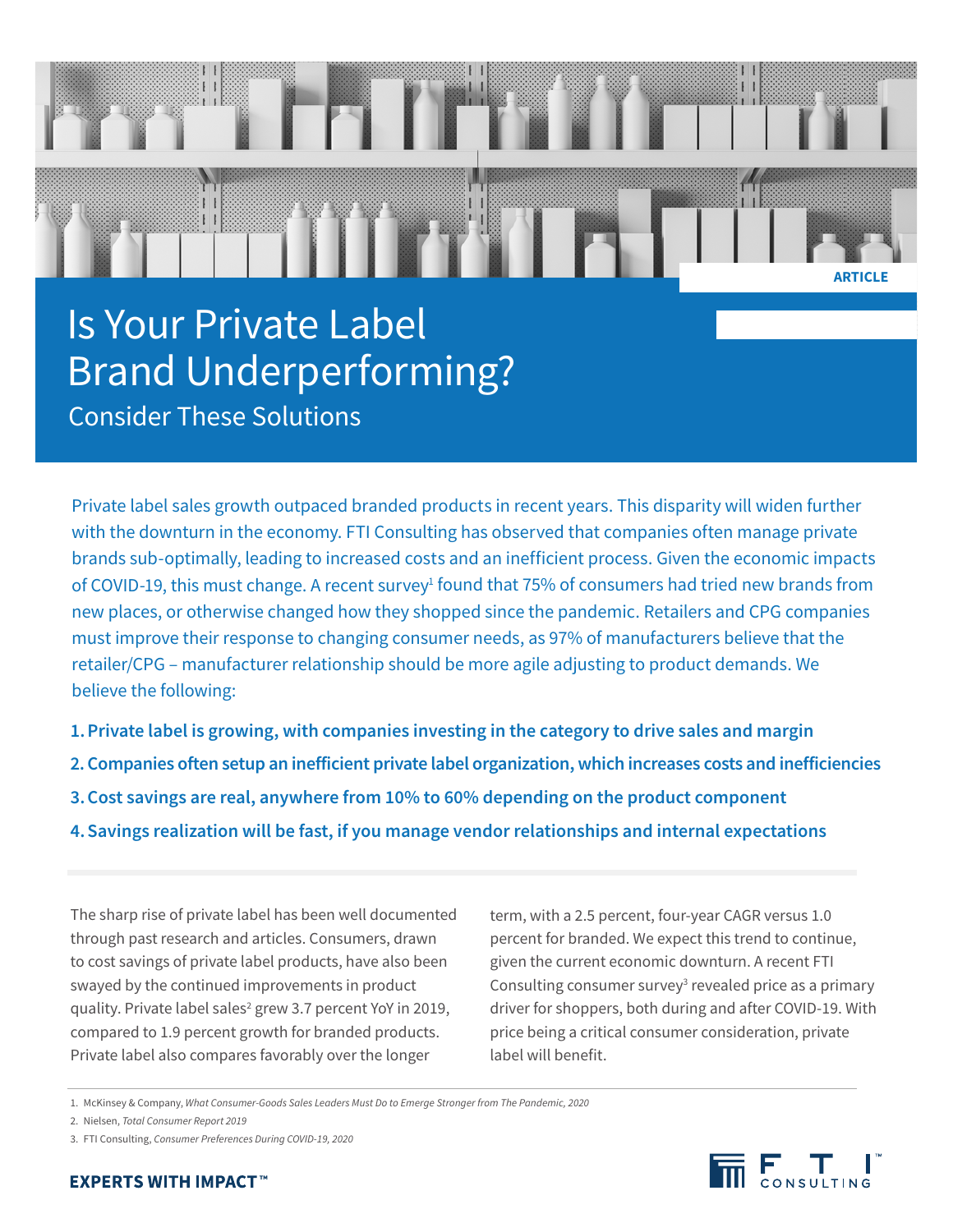## **Exhibit 1 - Growth of private label brands**



# **Exhibit 2 - Top purchase drivers pre-COVID and post-COVID**



Source: FTI Consulting

 $\sim$ 

For retail and CPG companies, there's incentive to continue investing in the category. Companies enjoy more control over the brand and realize improved margin when selling private label. The more sales an organization can drive from national brands to private brands, the better.

But for all the benefits of private label, the category does not come without challenges: more control over product development places a heavier burden on internal teams. When a company isn't prepared to manage this process, we see three common missteps:

| 1. | <b>Undefined organization structure and</b><br>responsibilities: Companies invest in private<br>label without creating an internal team to<br>manage the process                 |
|----|----------------------------------------------------------------------------------------------------------------------------------------------------------------------------------|
|    | 2. Limited visibility to cost drivers: The<br>component pricing of products is unknown                                                                                           |
|    | 3. Misunderstood product purpose: Teams<br>lose sight of the private label vision and make<br>unnecessary product decisions to compete<br>with branded items, which drives costs |

higher and erodes margin

# **1. Undefined organization structure & responsibilities**

 The governance structure for the private label brand should be established before

launch, with a focus on creating roles to achieve revenue and margin targets. The brand team will typically have overall responsibilities for the product and will work closely with their merchandising and planning counterparts. Brand is supported by product development, which handles the design, development and commercialization, as well as by sourcing, which acquires the raw materials. To achieve the revenue and margin targets, these teams must have clear roles and responsibilities and defined decision criteria to inform each step in the process.

Unfortunately, many companies do not take time to fully design and implement the optimal team. Rather, they move quickly to realize the benefits of private label, without ensuring that they put the right resources in place to manage the brand over the long term. Subsequently, when growth occurs, the company ends up scaling a broken internal structure that is not positioned to run the business.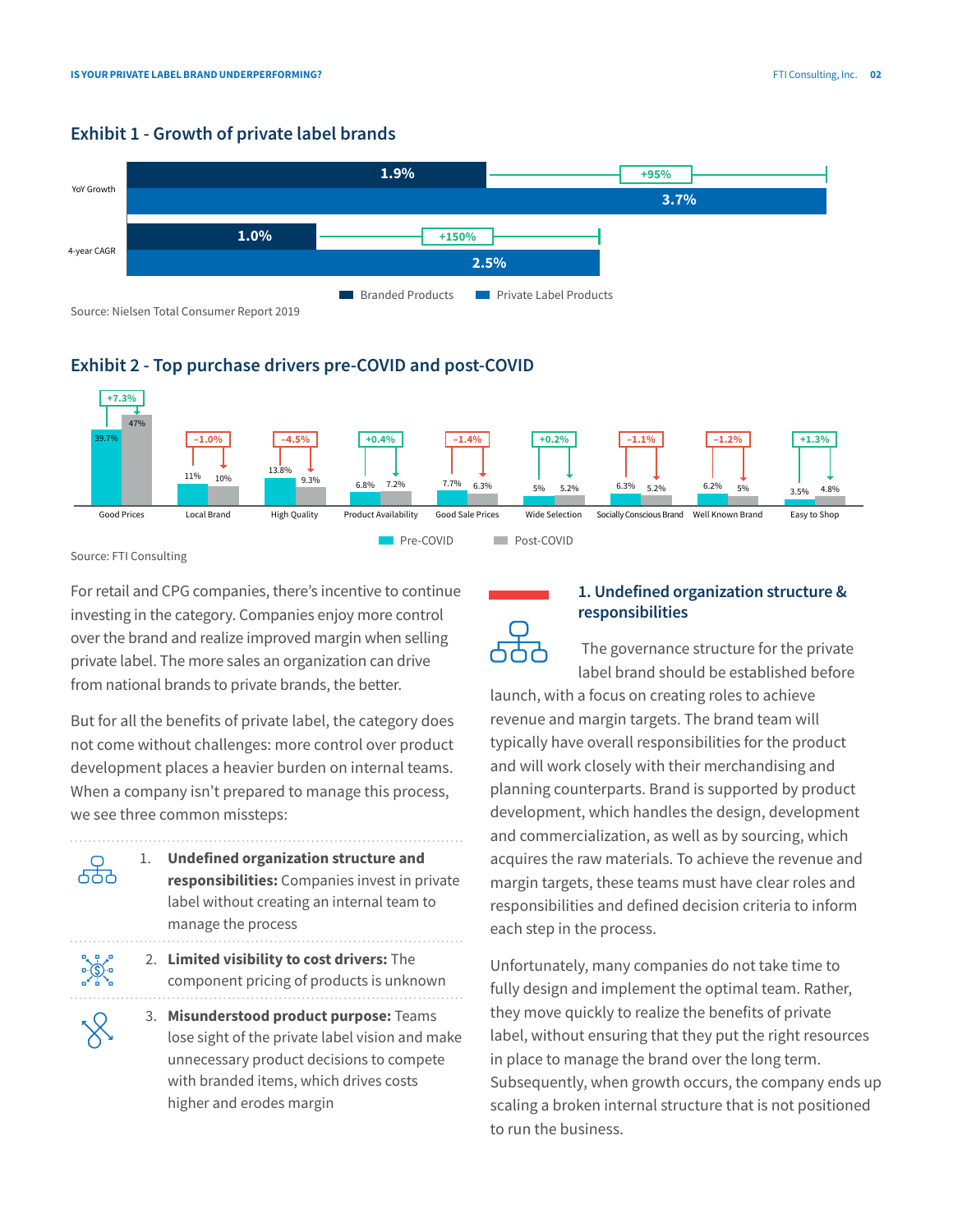When the organization isn't well established, companies tend to rely on the manufacturer(s) of the private brand to manage the end-to-end product creation process in a "turnkey" operation, where the manufacturer sources raw materials and components for each item. In this scenario, brand ownership and cost control are forfeited to the manufacturer, who takes on most of this responsibility. For the retail or CPG company, this causes a culture of contract renewal without questioning and acceptance of cost increases without visibility, and fosters a mindset that they are "stuck" with the manufacturer.



### **2. Limited visibility to cost drivers**

In these instances, companies lack insight into the cost drivers of the products they are producing. Specifically, they tend

to have little sense of what component pricing (e.g., ingredients, packaging, etc.) comprises the all-in "unit cost." An organization can build its own cost model, tracking component prices at the SKU level. The process may involve asking the manufacturer for the information (depending upon contract constraints), or be as detailed as reviewing product creation forms where such costs are typically listed (and promptly forgotten). Regardless, this type of undertaking requires a dedicated resource, and without one in place, the manufacturer will dictate the process. Because manufacturers are not responsible for controlling costs, there is little oversight and they are not incentivized to keep component costs low.

A retailer or CPG company can take back control by dictating to the manufacturer which supplier they should source their component (raw material and packaging) goods from. By combining the company's volume across the product set around a finite group of component suppliers, pricing can improve through volume discounts. When identifying their own suppliers, the organization will also control which costs are worth investing in. This strategy will change the supply chain, as the company will have more influence over the product development process and visibility into the costs that drive their private label. Our experience with identifying suppliers to source component goods for a client yielded the following savings opportunities:

- **— Bulk & Fill**  cost savings opportunity between 10 percent and 20 percent
- **— Caps** cost savings opportunity between 10 percent and 20 percent
- **— Bottles** cost savings opportunity between 20 percent and 30 percent
- **— Labels** cost savings opportunity between 40 percent and 60 percent

#### **3. Misunderstood product purpose**



Lack of internal ownership also causes the organization to lose sight of the original private label premise of maintaining

strong margins. When developing their own brand, the organization will often select pricier raw materials and expensive packaging to compete with the branded products. While a balance between these variables will always exist, an internal team that owns the brand will be more likely to control these costs than will a disjointed group of decision-makers.

In one example, we worked with a retailer that used a unique color combination of bottle and cap along with a screen-printed label for their private label product. We engaged the manufacturer to understand how we could change the packaging to cut costs without sacrificing brand integrity. In one option, the manufacturer proposed a scenario which cut annual packaging costs in half and increased gross margin between 2 percent and 5 percent.

### **MAKE COST SAVINGS A REALITY**

For an organization, identifying savings opportunities and executing on a proposed packaging implementation are two separate problems. Any transition will offer a unique set of challenges, and these are some obvious hurdles to be mindful of:

图 . . . . . . .

喌

1. **Component testing:** Qualifying new suppliers with product manufacturer(s) 

- 2. **Ordering process:** Managing minimum order quantities across product manufacturers
	- 3. **Internal expectations:** Preventing teams from losing sight of the mission